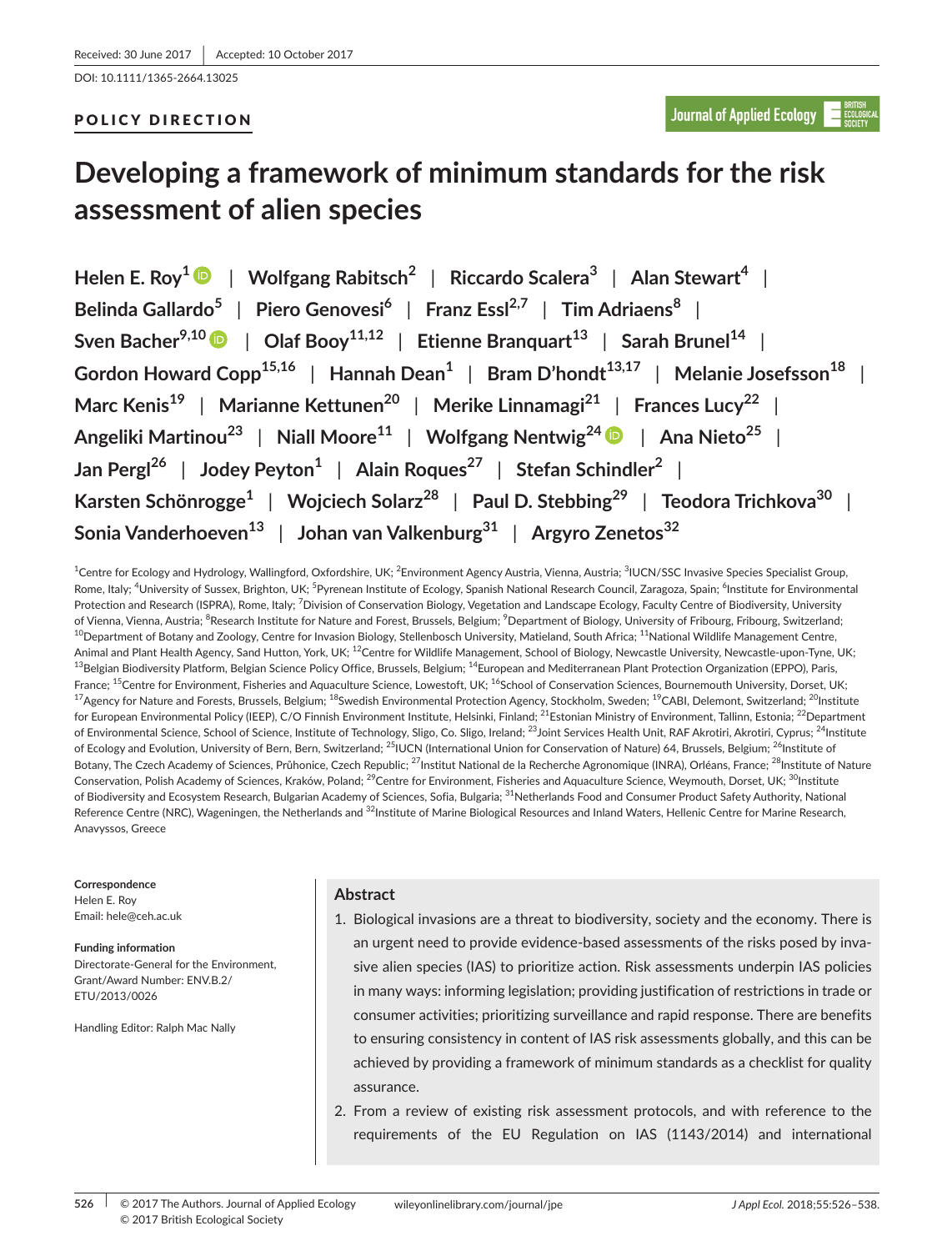agreements including the World Trade Organisation, Convention on Biological Diversity and International Plant Protection Convention, coupled with consensus methods, we identified and agreed upon 14 minimum standards (attributes) a riskassessment scheme should include.

- 3. The agreed minimum standards were as follows: (1) basic species description; (2) likelihood of invasion; (3) distribution, spread and impacts; (4) assessment of introduction pathways; (5) assessment of impacts on biodiversity and ecosystems; (6) Assessment of impact on ecosystem services; (7) assessment of socio-economic impacts; (8) consideration of status (threatened or protected) of species or habitat under threat; (9) assessment of effects of future climate change; (10) completion possible even when there is a lack of information; (11) documents information sources; (12) provides a summary in a consistent and interpretable form; (13) includes uncertainty; (14) includes quality assurance. In deriving these minimum standards, gaps in knowledge required for completing risk assessments and the scope of existing risk assessment protocols were revealed, most notably in relation to assessing benefits, socio-economic impacts and impacts on ecosystem services but also inclusion of consideration of climate change.
- 4. *Policy implications*. We provide a checklist of components that should be within invasive alien species risk assessments and recommendations to develop risk assessments to meet these proposed minimum standards. Although inspired by implementation of the European Union Regulation on invasive alien species, and as such developed specifically within a European context, the derived framework and minimum standards could be applied globally.

#### **KEYWORDS**

biodiversity impacts, biological invasions, consensus methods, European union, invasive alien species, legislation, management, prioritization, risk assessment, socio-economic impacts

## **1** | **INTRODUCTION**

Invasive alien species (IAS) are considered one of the greatest threats to biodiversity through their interactions with other drivers of change (Bellard, Cassey, & Blackburn, 2016; Early et al., 2016; Seebens et al., 2017; Tittensor et al., 2014). Several international agreements (including those within the Convention on Biological Diversity and the International Plant Protection Convention) recognize the negative impacts of IAS (Turbelin, Malamud, & Francis, 2016) and reflect the growing concerns of policy-makers, scientists, stakeholders and society. As the number of IAS arriving in new regions escalates (Seebens et al., 2017), there is an increasing need for robust analysis of risks to inform prioritization of management. Risk analysis is a broad term encompassing both risk assessment (technical and objective process of evaluating biological or other scientific and economic evidence to identify potential IAS and determine the level of invasion risk associated with a species or pathway) and risk management (Benke, Steel, & Weiss, 2011; Genovesi, Scalera, Brunel, Roy, & Solarz, 2010; Heikkilä, 2011). There can be considerable confusion with respect to the definitions and delimitations of the terms in use to describe risk analysis

and associated processes such as risk assessment (Roy et al., 2014); however, broadly risk assessment can be defined as "the evaluation of entry, exposure and consequence" (Vanderhoeven et al., 2017). The inclusion of entry or introduction within a risk assessment framework ensures relevance to pre- and post-border management (McGeoch et al., 2016).

Risk assessment is essential for underpinning many components of IAS policy, for example EU Regulation No 1143/2014, and decision-making including prevention (to inform legislation and justify restrictions, such as on trade and/or consumer activities), early detection (warning) and rapid response (prioritizing action and guiding surveillance) and long-term control (prioritizing species for control and monitoring) (Beninde, Fischer, Hochkirch, & Zink, 2015; Genovesi, Carboneras, Vilà, & Walton, 2015; Tollington et al., 2015). Additionally, risk assessments are required to justify measures that may affect trade without infringing the rules and disciplines of the World Trade Organisation (WTO) (Shine et al., 2010) and for communicating with other sectors such as those with conservation remits (Pergl et al., 2016). Therefore, there is a need for a framework to ensure risk assessments generate consistent and comparable outcomes to enable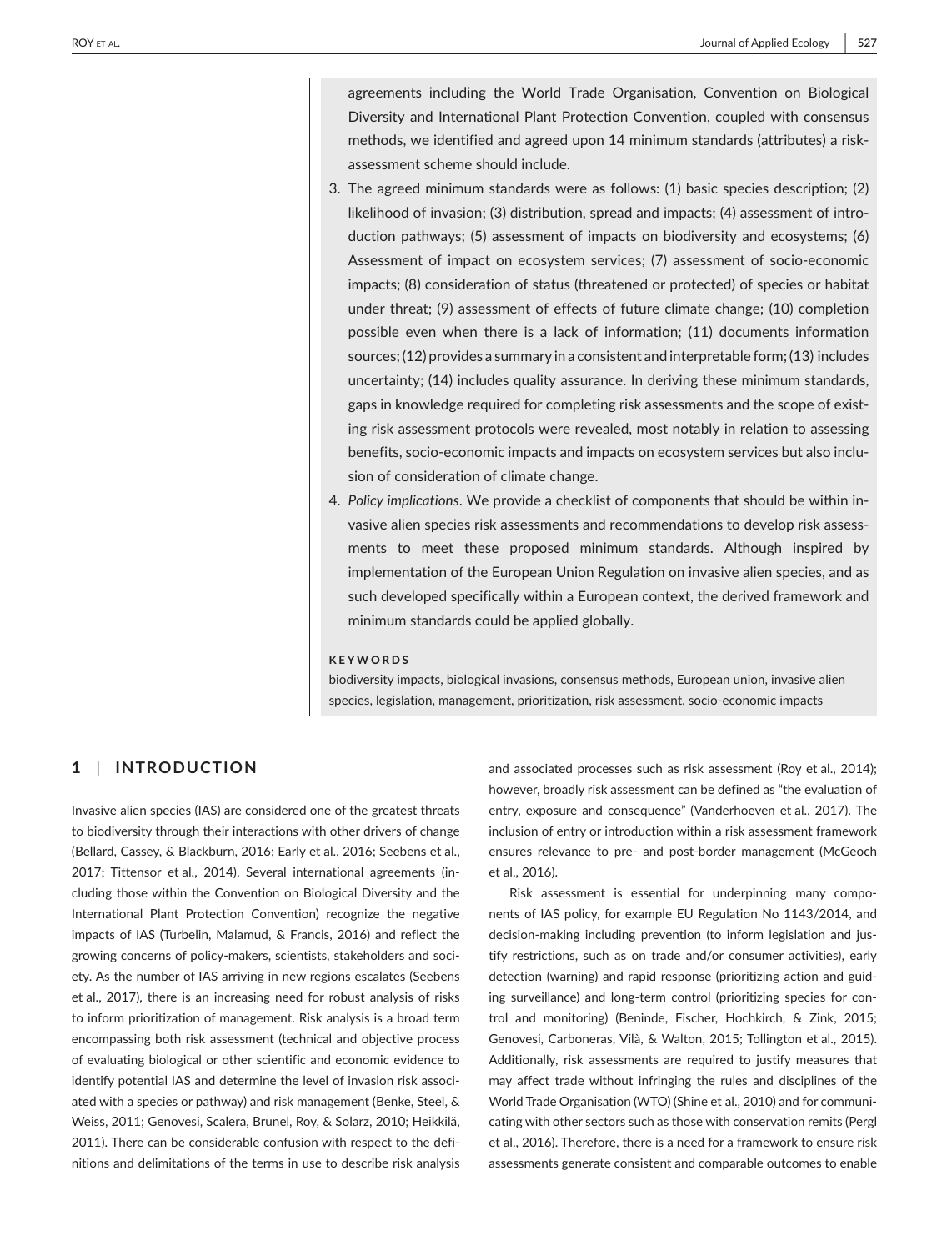information exchange (Brunel et al., 2010) and prioritization of IAS at multiple scales ensuring strategic and effective responses globally (McGeoch et al., 2016).

At both international and regional levels, as well as among countries, there is huge variation in how the risks posed by alien species are assessed and this in part depends on the context and objectives of the risk assessment. The available risk assessment schemes vary widely in approach, objective, implementation, environments and taxa covered (Verbrugge, Leuven, & van der Velde, 2010), and the majority are based on qualitative methods, even though the need to develop quantitative approaches has been recognized (Essl et al., 2011; Genovesi et al., 2010; Leung et al., 2012). Major hurdles preventing the use of a robust quantitative risk assessment method are the lack of data (Kulhanek, Ricciardi, & Leung, 2011), high taxonomic, geographic and impact specificity of available methods (Gallardo et al., 2016) and challenges in interpretation and communication (Biosecurity New Zealand, 2006).

Here we provide guidelines which, to our knowledge, are the first to include comprehensive standards that risk assessments of alien species across a wide range of taxonomic groups should fulfil within an environmental context. From a review of existing risk assessments coupled with consensus methods, we derived a set of minimum standards which a risk assessment protocol should include. The process of deriving the minimum standards revealed gaps in the scope of existing protocols and so we provide recommendations for further developing these to meet the proposed minimum standards.

## **2** | **SELECTION OF RISK-ASSESSMENT METHODS TO DERIVE THE PRELIMINARY LIST OF MINIMUM STANDARDS**

To identify the most relevant risk assessment protocols, we followed a sequential step-wise process:

- **1.** A literature search for IAS risk assessment schemes used worldwide, and their applications was performed using the Internet and scientific literature databases (Thomson Reuters Web of Science, Google Scholar), which were investigated through combinations of relevant keywords: risk analysis, risk assessment, invasive alien species, non-native, biological invasions, black list, pathways, uncertainty, biosecurity.
- **2.** The lists of references in these publications were cross-checked for additional relevant publications.
- **3.** The publications were filtered by examination of the abstracts and "material and methods" sections, resulting in 70 papers providing original risk assessment methods and their applications being retained for further consideration. This involved the collation of risk and impact assessment protocols from which to derive criteria for the development of minimum standards.
- **4.** The list of 70 publications was further reduced by elimination of those in which an existing risk assessment scheme was not modified but simply applied to a different geographic region (e.g.

countries or other regions) or specified taxonomic group or groups. Some schemes were excluded because of their high specificity to a geographic region or taxonomic group. The selection process identified 33 publications (supporting information Table S1) representing 29 different risk assessment schemes (noting that some risk assessments were reported in multiple publications but within the context of specific taxonomic groups or environments).

## **3** | **PRELIMINARY LIST OF ATTRIBUTES DERIVED FROM RISK AND IMPACT ASSESSMENT PROTOCOLS**

The risk assessment schemes and their protocols are diverse and consequently include many attributes for consideration as potential minimum standards. We reviewed the selected risk assessments, alongside requirements documented within the EU Regulation No 1143/2014 and international agreements including WTO, Convention on Biological Diversity and the International Plant Protection Convention, to compile a preliminary list of attributes (supporting information Table S2) for subsequent evaluation through a consensus workshop.

## **4** | **CONSENSUS WORKSHOP**

Consensus methods (Sutherland, Fleishman, Mascia, Pretty, & Rudd, 2011) were employed during a 2-day workshop to distil the critical components of risk assessments that, through expert opinion and consensus, were agreed as essential to achieve overarching assessment of the risk of an IAS, regardless of the specific approach taken and with relevance across taxa, environments and geographic regions.

#### **4.1** | **The experts**

The described minimum standards were derived in the context of the EU Regulation "On the prevention and management of the introduction and spread of invasive alien species" (European Union, 2014). Thus, they have been designed for underpinning IAS policy implementation on a continental scale, but they will arguably be informative for developing IAS policies globally. Given the EU focus of the underlying policy, 35 European experts from 17 European countries contributed to the development of the minimum standards in a transparent, collaborative and objective manner. Of these, 30 attended the consensus workshop and the remaining five were involved in the pre- and post-consultation. The experts represented a breadth of expertise across taxonomic groups (all taxa, excluding micro-organisms), environments (freshwater, marine and terrestrial), impacts (environmental, socio-economic and health) and disciplines (ecological scientists, plant health, economists, conservation practitioners, policy-makers, risk assessors).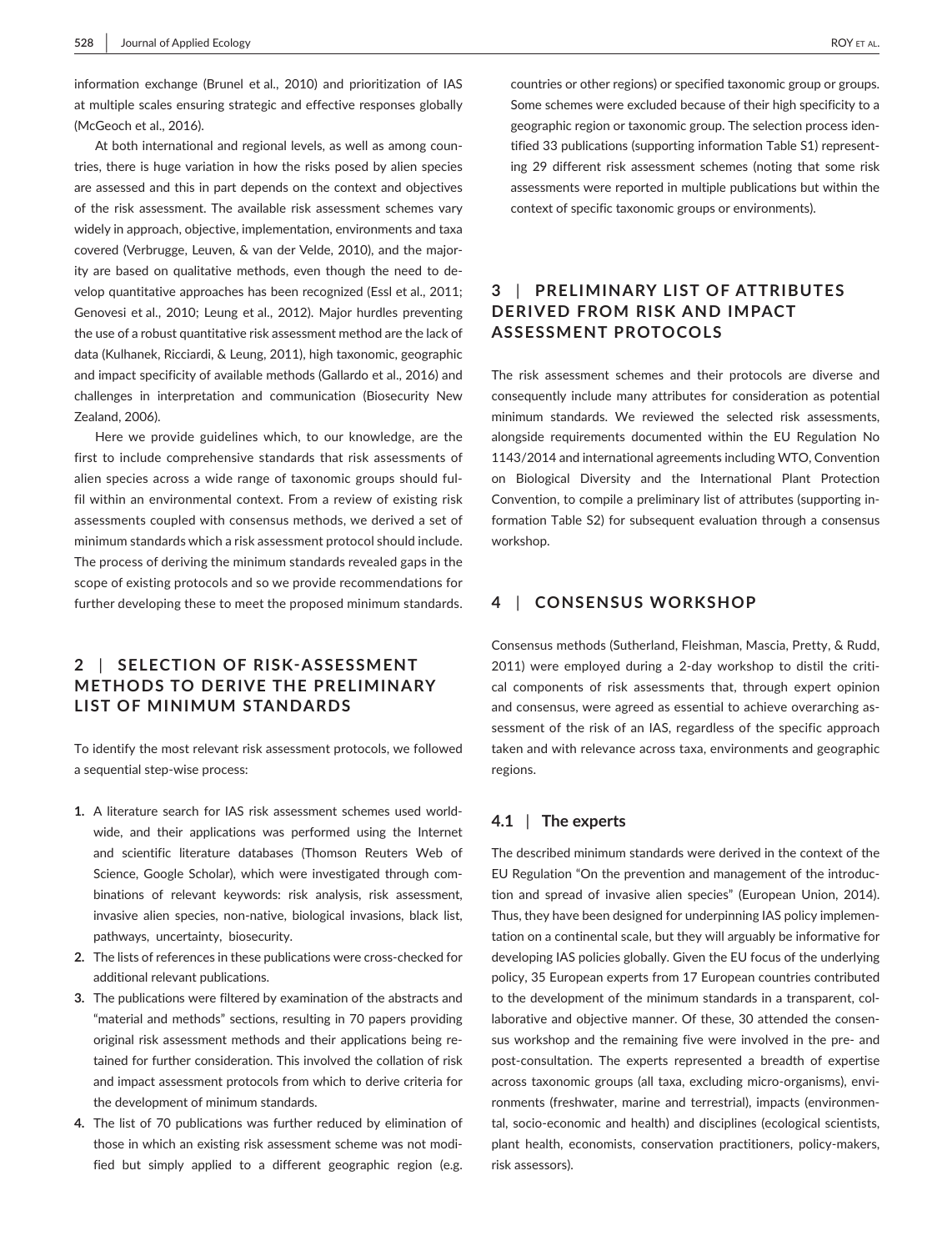

FIGURE 1 Minimum standards mapped against the stages of invasion and management strategies. (Grey arrows = minimum standards which are relevant only to a full risk assessment; Black arrows = minimum standards which are relevant to both impact and full risk assessments) [Colour figure can be viewed at [wileyonlinelibrary.com\]](www.wileyonlinelibrary.com)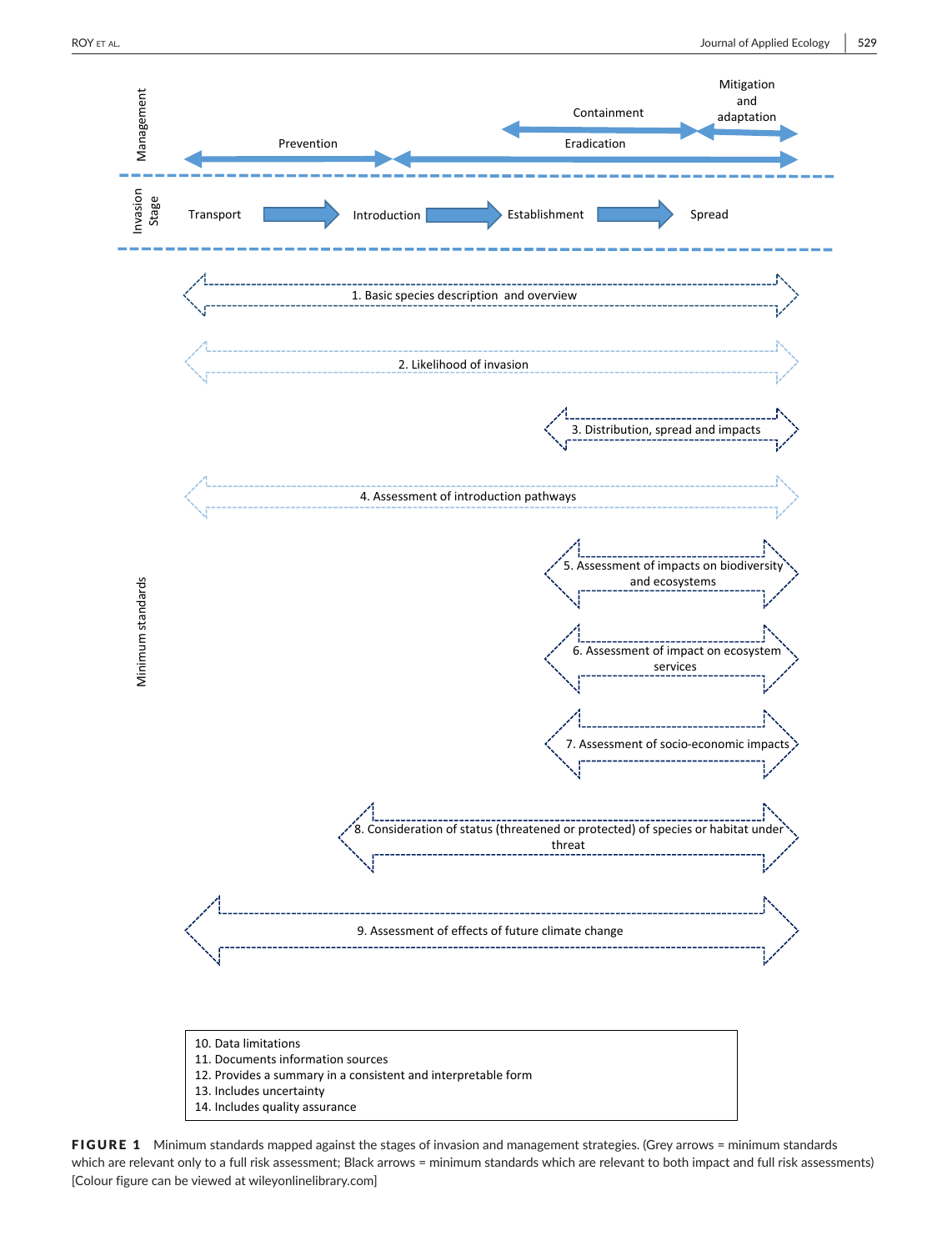| 10. Completion possible even when there is a lack of information; 11. Documents information sources; 12. Provides a summary in a consistent and interpretable form; 13. Includes uncertainty;<br>14. Includes quality assurance. For details of citations, see supporting information Table S1. Note that the proposed minimum standards 2 and 4 would not be relevant for an assessment<br>3. Distribution, spread and impacts; 4. Assessment of introduction<br>7. Assessment of socio-economic impacts; 8. Consideration of stat<br>pertaining to impact only |                             |                               |                    |                            |        |                               |                            |                            |                             |        |                            |        |               |        | pathways; 5. Assessment of impacts on biodiversity and ecosystems; 6. Assessment of impact on ecosystem services;<br>us (threatened or protected) of species or habitat under threat; 9. Assessment of effects of future climate change; |                                                         |
|------------------------------------------------------------------------------------------------------------------------------------------------------------------------------------------------------------------------------------------------------------------------------------------------------------------------------------------------------------------------------------------------------------------------------------------------------------------------------------------------------------------------------------------------------------------|-----------------------------|-------------------------------|--------------------|----------------------------|--------|-------------------------------|----------------------------|----------------------------|-----------------------------|--------|----------------------------|--------|---------------|--------|------------------------------------------------------------------------------------------------------------------------------------------------------------------------------------------------------------------------------------------|---------------------------------------------------------|
| Name                                                                                                                                                                                                                                                                                                                                                                                                                                                                                                                                                             | $\div$                      | $\overline{\mathbf{u}}$       | $\dot{\mathbf{c}}$ | 4.                         | r.     | ó.                            | $\ddot{\sim}$              | $\dot{\infty}$             | o.                          | 10.    | 11.                        | 12.    | 13.           | 14.    | compliances<br>Number of<br>minimum<br>standard                                                                                                                                                                                          | <b>References</b>                                       |
| alien species based on the<br>A unified classification of<br>environmental impacts<br>magnitude of their                                                                                                                                                                                                                                                                                                                                                                                                                                                         | $\stackrel{\circ}{\simeq}$  | $\overset{\circ}{\mathsf{z}}$ | Partly             | $\stackrel{\circ}{\simeq}$ | ↘      | $\stackrel{\circ}{\succeq}$   | $\stackrel{\circ}{\simeq}$ | ↘                          | $\stackrel{\circ}{\simeq}$  | Partly | $\stackrel{\circ}{\simeq}$ | ↘      | ↘             | Partly | 4                                                                                                                                                                                                                                        | et al. (2014)<br>Blackburn                              |
| Australian freshwater fish<br>model                                                                                                                                                                                                                                                                                                                                                                                                                                                                                                                              | Partly                      | Partly                        | Partly             | ≧<br>Part                  | ↘      | $\stackrel{\circ}{\simeq}$    | Partly                     | $\stackrel{\circ}{\simeq}$ | $\frac{1}{2}$               | Partly | $\stackrel{\circ}{\simeq}$ | ↘      | ↘             | Partly | S                                                                                                                                                                                                                                        | Glover (2004)<br>Bomford and<br>$(2006)$ and<br>Bomford |
| Australian reptile and<br>amphibian model                                                                                                                                                                                                                                                                                                                                                                                                                                                                                                                        | Partly                      | Partly                        | Partly             | ≥<br>Part                  | ↘      | $\stackrel{\circ}{\simeq}$    | Partly                     | $\stackrel{\circ}{\simeq}$ | $\stackrel{\circ}{\succeq}$ | Partly | $\stackrel{\circ}{\simeq}$ | ↘      | ↘             | Partly | S                                                                                                                                                                                                                                        | Bomford et al.<br>(2005)                                |
| Australian and New Zealand<br>Bird and mammal risk<br>assessment                                                                                                                                                                                                                                                                                                                                                                                                                                                                                                 | Partly                      | Partly                        | Partly             | ≧<br>Partl                 | ↘      | $\frac{1}{2}$                 | Partly                     | $\frac{1}{2}$              | $\frac{1}{2}$               | Partly | $\frac{1}{2}$              | ↘      | ↘             | Partly | S                                                                                                                                                                                                                                        | Bomford<br>(2008)                                       |
| mental impact assessment<br>Invasive species environ-<br>protocol (ISEIA)                                                                                                                                                                                                                                                                                                                                                                                                                                                                                        | $\stackrel{\circ}{\succeq}$ | $\frac{1}{2}$                 | ↘                  | $\frac{1}{2}$              | ↘      | $\frac{1}{2}$                 | $\frac{1}{2}$              | ↘                          | $\frac{1}{2}$               | ↘      | ↘                          | ↘      | $\frac{1}{2}$ | ↘      | $\overline{ }$                                                                                                                                                                                                                           | Branquart<br>(2009)                                     |
| EPPO prioritization process<br>for invasive alien plants                                                                                                                                                                                                                                                                                                                                                                                                                                                                                                         | Partly                      | Partly                        | Partly             | ≧<br>Part                  | ↘      | $\overset{\circ}{\mathsf{z}}$ | ↘                          | $\stackrel{\circ}{\simeq}$ | $\stackrel{\circ}{\simeq}$  | ↘      | ↘                          | ↘      | ↘             | ↘      | $\overline{ }$                                                                                                                                                                                                                           | EPPO (2011)                                             |
| scheme for quarantine<br>EPPO decision-support<br>pests                                                                                                                                                                                                                                                                                                                                                                                                                                                                                                          | ↘                           |                               |                    |                            |        | $\frac{1}{2}$                 |                            | ↘                          | $\frac{1}{2}$               | ↘      | ↘                          |        |               | ↘      | $^{12}$                                                                                                                                                                                                                                  | EPPO (2011)                                             |
| Trinational risk assessment<br>for aquatic alien invasive<br>species (CEC)                                                                                                                                                                                                                                                                                                                                                                                                                                                                                       | ゝ                           | Partly                        | Partly             | ゝ                          | ゝ      |                               | ↘                          | ゝ                          | $\frac{1}{2}$               | ↘      | ↘                          | ↘      | ↘             | ゝ      | 11                                                                                                                                                                                                                                       | CEC (2009)                                              |
| Fish invasiveness screening<br>KIT (FISK) (with uncer-<br>power improvements)<br>tainty and predictive                                                                                                                                                                                                                                                                                                                                                                                                                                                           | Partly                      | Partly                        | Partly             | $\stackrel{\circ}{\simeq}$ | Partly | $\frac{1}{2}$                 | $\frac{1}{2}$              | $\frac{1}{2}$              | $\stackrel{\circ}{\simeq}$  | ↘      | ↘                          | Partly | ↘             | ↘      | 4                                                                                                                                                                                                                                        | $(2005)$ and<br>Copp et al.<br>Copp et al.<br>(2009)    |
| risk assessment scheme<br>species in aquaculture<br>European non-native<br>(ENSARS)                                                                                                                                                                                                                                                                                                                                                                                                                                                                              | ↘                           |                               | ↘                  |                            | ↘      | ↘                             |                            | ↘                          | $\frac{1}{2}$               | ↘      | ↘                          | ↘      | ↘             | ↘      | 13                                                                                                                                                                                                                                       | Copp et al.<br>(2008)                                   |

TABLE 1 Screening of selected risk and impact assessment protocols against the proposed minimum standards: 1. Basic species description and brief overview; 2. Likelihood of invasion;

TABLE 1 Screening of selected risk and impact assessment protocols against the proposed minimum standards: 1. Basic species description and brief overview; 2. Likelihood of invasion;

(Continues) (Continues)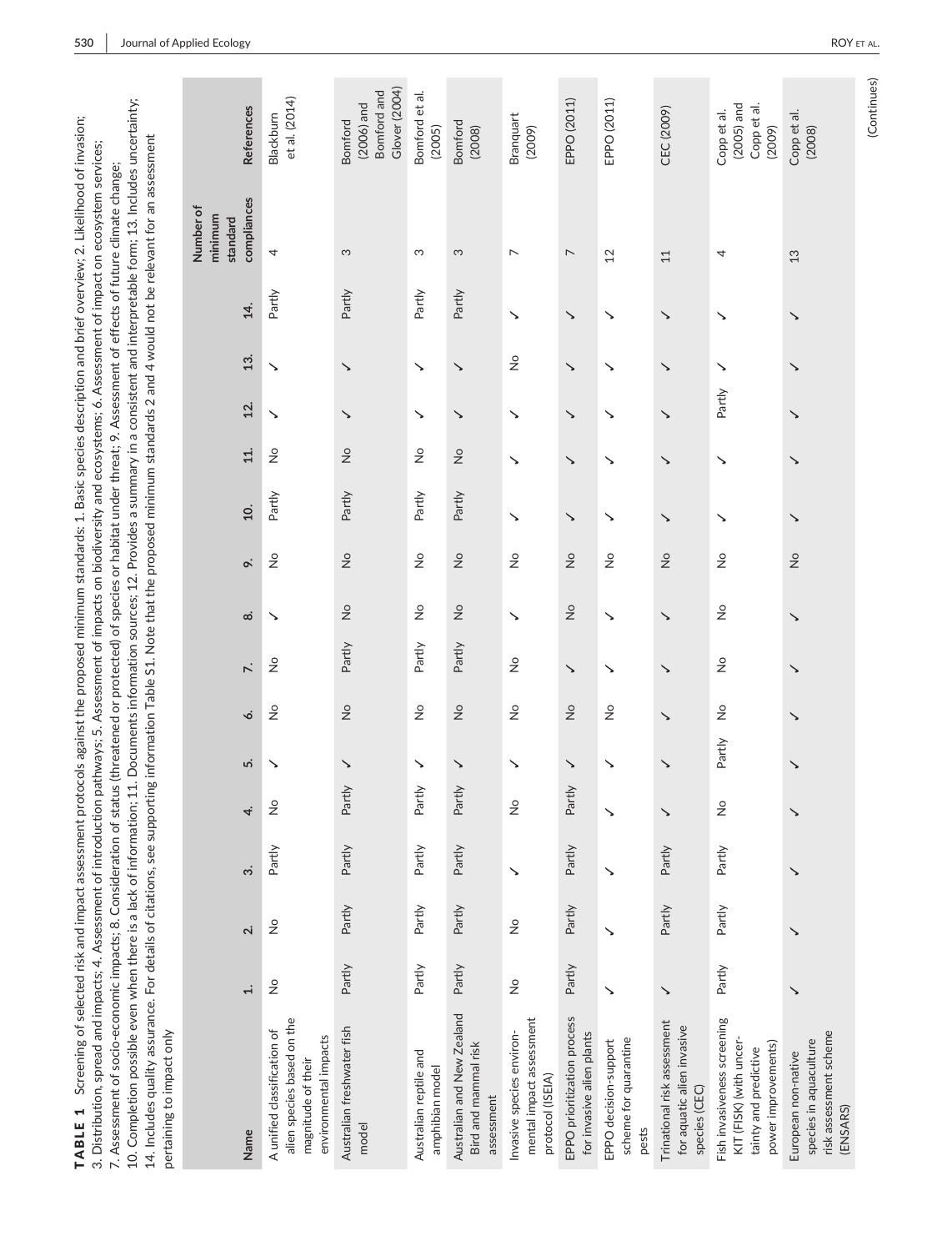TABLE 1 (Continued) TABLE 1 (Continued)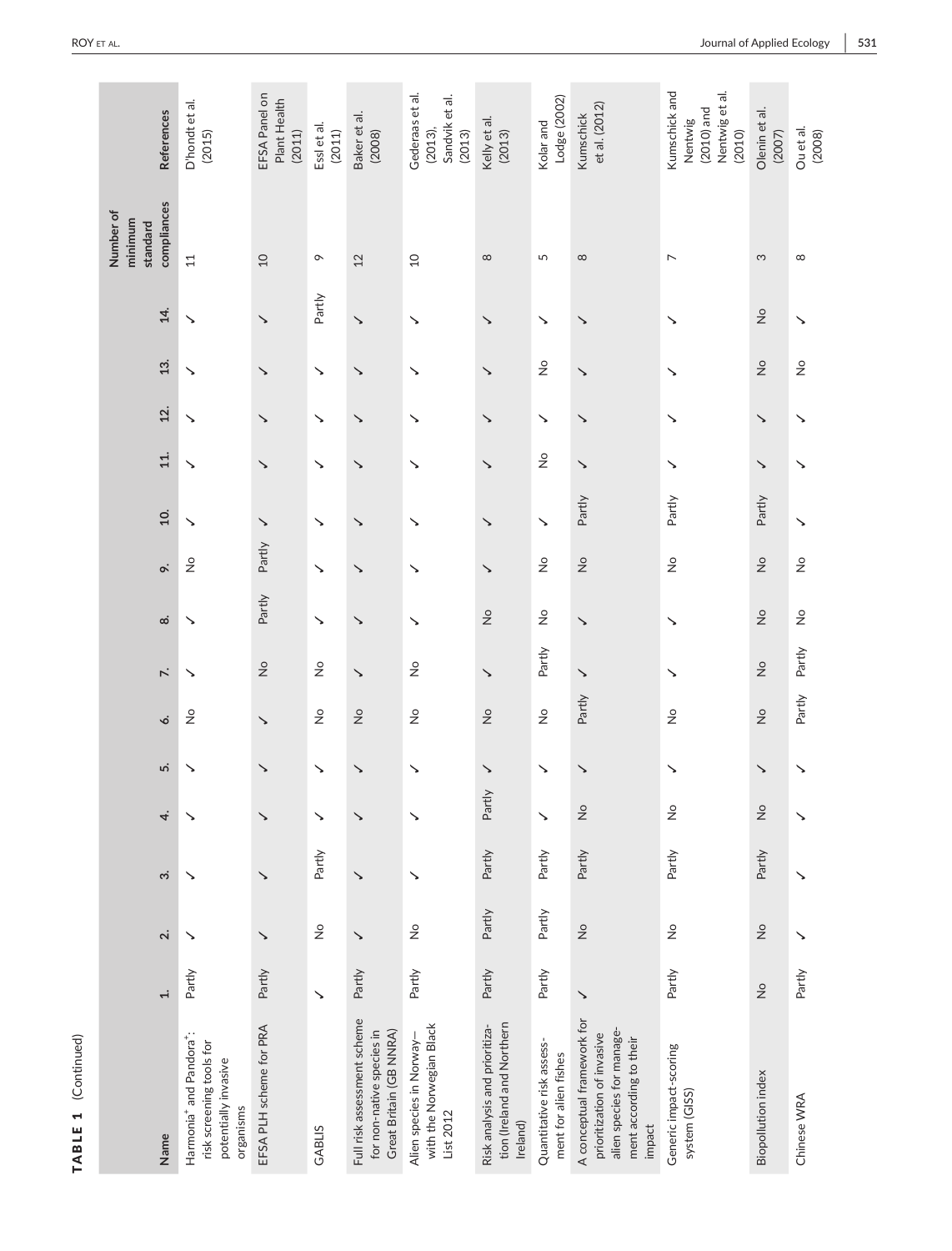TABLE 1 (Continued)

TABLE 1 (Continued)

| References                                      | Parker et al.<br>(2007) | Pheloung<br>(2001) | Tricarico et al.<br>(2010)                       | Richardson<br>Tucker and<br>(1995)                                                             | Ward et al.<br>(2008)        | Weber et al.<br>(2005)              | et al. (2009)<br>van Wilgen                          | Richardson<br>van Wilgen<br>(2012)<br>and                                   |
|-------------------------------------------------|-------------------------|--------------------|--------------------------------------------------|------------------------------------------------------------------------------------------------|------------------------------|-------------------------------------|------------------------------------------------------|-----------------------------------------------------------------------------|
| compliances<br>Number of<br>minimum<br>standard | S                       | 5                  | 4                                                | $\mathbf{\Omega}$                                                                              | 5                            | $\overline{\phantom{0}}$            | 1                                                    |                                                                             |
| 14.                                             | $\frac{1}{2}$           | ↘                  |                                                  | $\frac{1}{2}$                                                                                  | $\frac{1}{2}$                | $\frac{1}{2}$                       | $\frac{1}{2}$                                        | $\frac{1}{2}$                                                               |
| 13.                                             | $\frac{1}{2}$           | Partly             |                                                  | ↘                                                                                              | ゝ                            | $\frac{1}{2}$                       | Partly                                               | Partly                                                                      |
| 12.                                             | Partly                  |                    | Partly                                           | Partly                                                                                         | $\frac{1}{2}$                | $\stackrel{\circ}{\simeq}$          | $\frac{1}{2}$                                        | $\frac{1}{2}$                                                               |
| 11.                                             | $\frac{1}{2}$           | $\frac{1}{2}$      |                                                  | $\frac{1}{2}$                                                                                  | $\frac{1}{2}$                | $\frac{1}{2}$                       |                                                      |                                                                             |
| $\overline{10}$ .                               |                         | ↘                  |                                                  |                                                                                                | ゝ                            | $\frac{1}{2}$                       | $\frac{1}{2}$                                        | $\frac{1}{2}$                                                               |
| o.                                              |                         | $\frac{1}{2}$      | $\frac{1}{2}$                                    | $\frac{1}{2}$                                                                                  | $\frac{1}{2}$                | $\frac{1}{2}$                       | $\frac{1}{2}$                                        | $\frac{1}{2}$                                                               |
| $\dot{\infty}$                                  | $\frac{1}{2}$           | $\frac{1}{2}$      | $\frac{1}{2}$                                    | $\frac{1}{2}$                                                                                  | $\frac{1}{2}$                | $\frac{1}{2}$                       | $\frac{1}{2}$                                        | $\frac{1}{2}$                                                               |
| $\ddot{\sim}$                                   | Partly                  | ↘                  | $\frac{1}{2}$                                    | $\frac{1}{2}$                                                                                  | $\checkmark$                 | $\frac{1}{2}$                       | $\frac{1}{2}$                                        | $\frac{1}{2}$                                                               |
| ó.                                              | $\frac{1}{2}$           | $\frac{1}{2}$      | $\frac{1}{2}$                                    | $\frac{1}{2}$                                                                                  | $\frac{1}{2}$                | $\frac{1}{2}$                       | $\overset{\circ}{\simeq}$                            | $\frac{1}{2}$                                                               |
| ທ່                                              |                         |                    | Partly                                           | Partly                                                                                         |                              |                                     | $\frac{1}{2}$                                        | $\frac{1}{2}$                                                               |
| 4.                                              | $\frac{1}{2}$           | Partly             | $\frac{1}{2}$                                    | $\frac{1}{2}$                                                                                  |                              | $\frac{1}{2}$                       | $\frac{1}{2}$                                        | $\frac{1}{2}$                                                               |
| $\dot{\mathfrak{c}}$                            | Partly                  | Partly             | Partly                                           | $\frac{1}{2}$                                                                                  | Partly                       | $\frac{1}{2}$                       | Partly                                               | Partly                                                                      |
| $\overline{\mathbf{v}}$                         | $\frac{1}{2}$           | $\frac{1}{2}$      | Partly                                           | Partly                                                                                         | Partly                       | Partly                              | Partly                                               | Partly                                                                      |
| $\ddot{ }$                                      | Partly                  | Partly             | Partly                                           | Partly                                                                                         | Partly                       | Partly                              | $\frac{1}{2}$                                        | $\frac{1}{2}$                                                               |
| Name                                            | US weed ranking model   | Australian WRA     | Freshwater invertebrates<br>scoring kit (FI-ISK) | Expert system for screening<br>potentially invasive alien<br>plants in South African<br>fynbos | Invasive ant risk assessment | Classification key for<br>neophytes | Climate-match score for risk<br>assessment screening | amphibians and reptiles<br>establishment for alien<br>Assessment of risk of |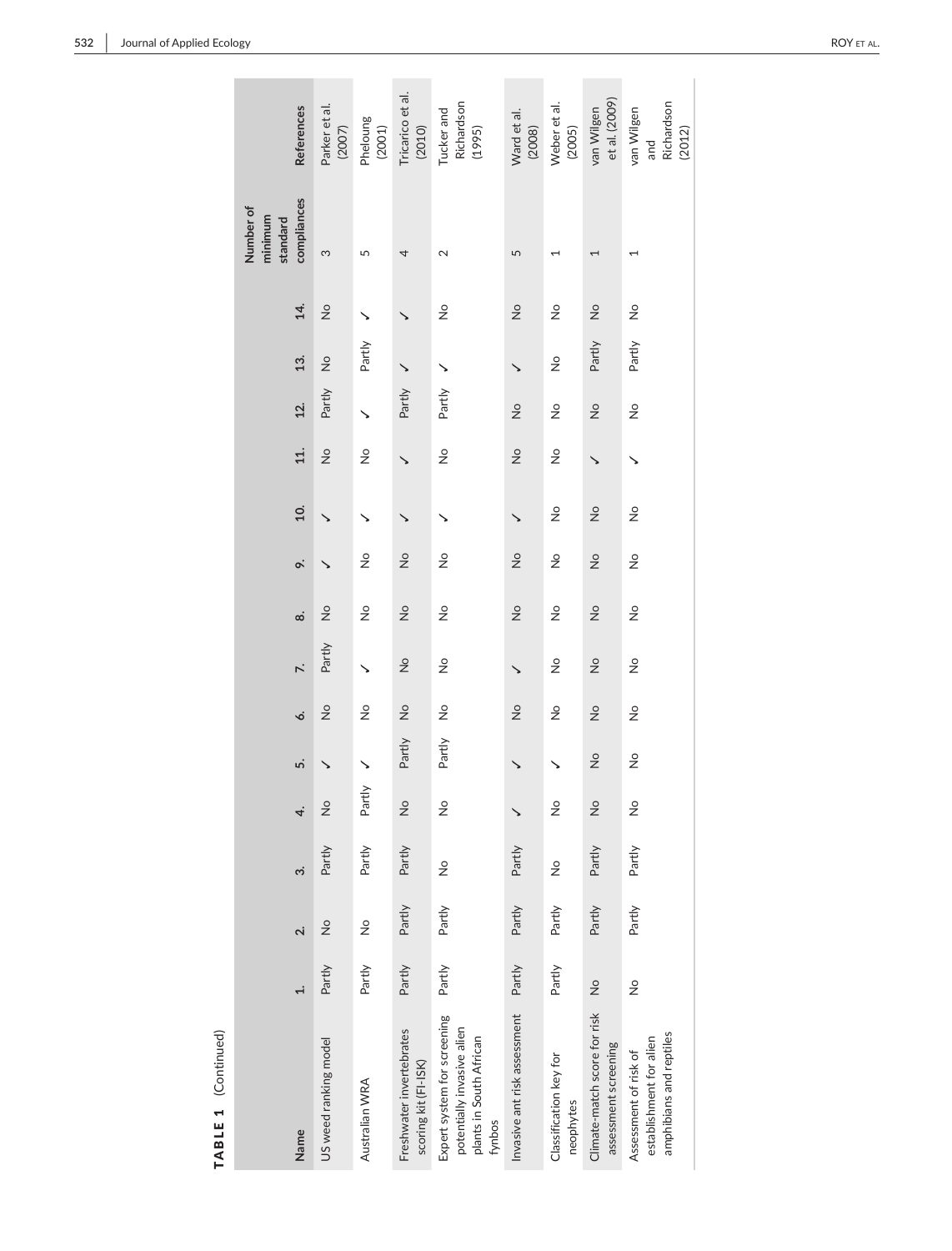#### **4.2** | **Preliminary consultation**

The preliminary consultation phase involved the provision of a preliminary list of risk assessment attributes to all contributing experts 2 weeks before the workshop. Experts were asked to rank the importance of each as a minimum standard on a scale of 1–5 (low to high importance, respectively). Experts were also asked to provide additional attributes that were not included within the preliminary list of attributes.

#### **4.3** | **The workshop**

The 2-day workshop was held in Brussels (27–28 March 2014). Participants contributed to discussions on each attribute for the preliminary list in relation to key themes of the risk assessment process: introduction, establishment and dispersal, environmental and socioeconomic impacts. The discussions were consolidated through a voting process during which experts were asked to express agreement or disagreement with inclusion of each attribute as a minimum standard. In most cases, the participants were in unanimous agreement, but where there was substantial divergence in opinion, further discussion was invited to explore the basis of disagreement. In most cases, this led to re-wording of the minimum standard and subsequent consensus from the group. Therefore, the preliminary long list of attributes was modified substantially.

# **5** | **MINIMUM STANDARDS DERIVED BY CONSENSUS**

The annotated list of 14 minimum standards finally agreed upon is as follows:

## **5.1** | **Description (taxonomy, invasion history, distribution range (native and introduced), geographic scope, socio-economic benefits)**

The description of the species should provide sufficient information to ensure the risk assessment can be understood without reference to additional documentation. This is essential for decision-makers to ensure they have rapid access to the relevant information for their needs.

## **5.2** | **Likelihood of introduction, establishment, spread and magnitude of impact**

The risks of introduction, establishment, spread and impact are the four main components of alien species risk assessments. The risks of introduction and establishment are usually expressed as "likelihood," dispersal as "likelihood," "rate" or "rapidity" and impact as both "likelihood" and "magnitude" of a detrimental effect. This minimum standard is relevant for full risk assessments and only in part (spread and magnitude of impact) for assessments which consider impact alone. Assessors should use the best available evidence but transparently document where information may be lacking. It may take into account extrinsic factors, such as pathways and propagule pressure.

## **5.3** | **Description of the current and potential distribution, spread and magnitude of impact**

The description of current and potential distribution within the invaded range coupled with information on spread capacity and the magnitude of impact contributes to the classification of an alien species as invasive or not. This minimum standard expands descriptively on the previous minimum standard, providing an overview of documented information, and is critical for both full risk assessments and impact assessments.

## **5.4** | **Inclusion of multiple pathways and vectors of introduction and spread both intentional and unintentional**

Information on the mode of introduction including pathway information (CBD, 2014) is essential for informing IAS management strategies. All pathways of entry and spread should be considered for a given species, and pathway categories should be clearly defined and sufficiently comprehensive to ensure interoperability with other assessments.

# **5.5** | **Assessment of environmental impacts with respect to biodiversity (and ecosystem) patterns and processes**

Environmental impact should consider negative effects on biodiversity (genetic and species) as well as on the structure and function (processes) of natural or semi-natural ecosystems (e.g. habitat diversity and complexity, succession, food web dynamics, nutrient and energy cycles).

## **5.6** | **Assessment of adverse impacts with respect to ecosystem services**

The assessment of adverse impacts to ecosystem services was acknowledged as difficult because empirical evidence is often sparse and such an assessment requires an agreed list and/or classification of ecosystem services. The Common International Classification of Ecosystem Services (CICES) [\(http://cices.eu/](http://cices.eu/)), although still a work in progress, is currently commonly endorsed as the preferred classification system. However, while further progress is made on common classification of ecosystem services, it is foreseen that assessment would be at qualitative and descriptive level to meet this minimum standard.

#### **5.7** | **Assessment of adverse socio-economic impacts**

Assessment of adverse socio-economic impacts by alien species should cover a range of possible socio-economic consequences,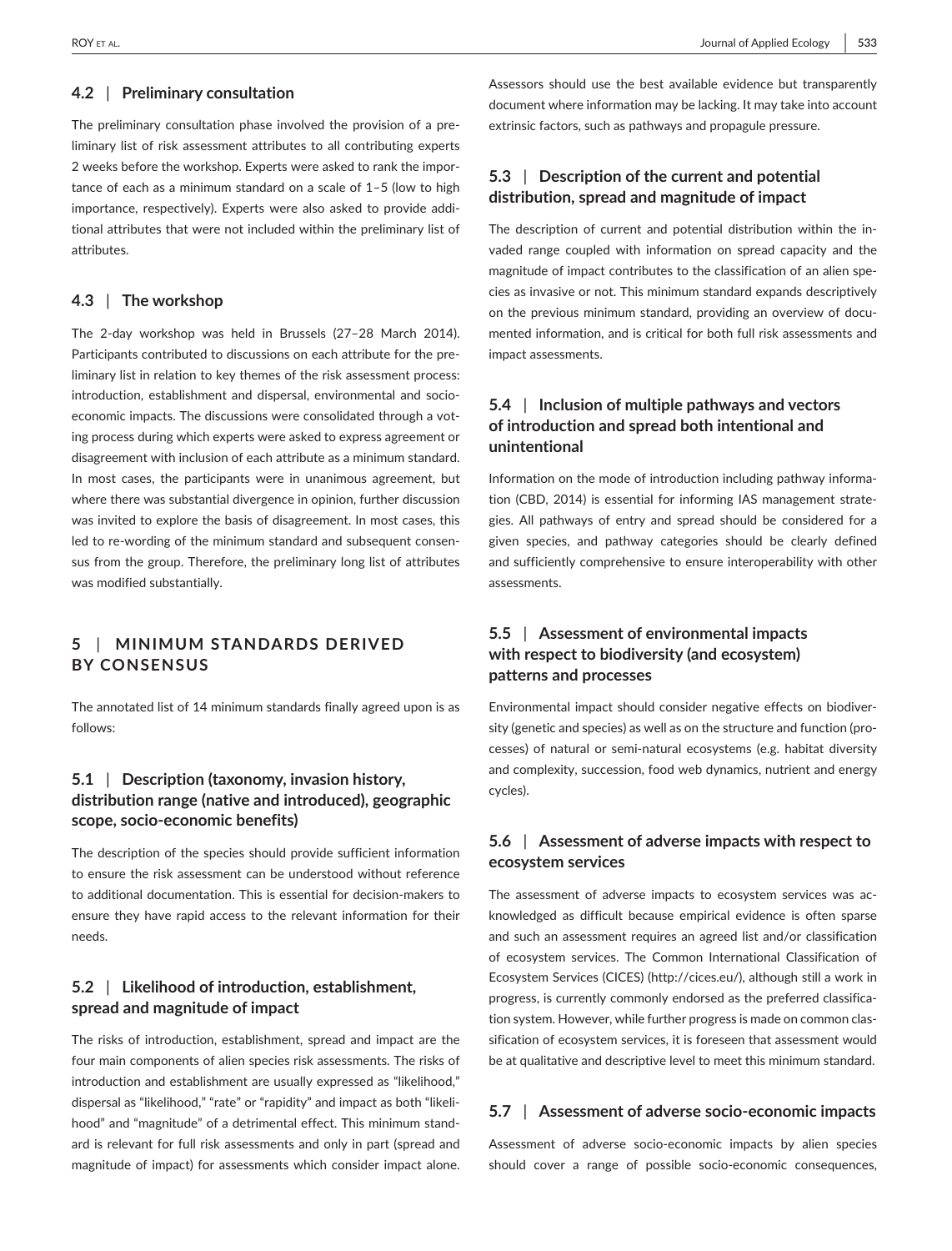encompassing relevant economic sectors and aspects of human health, including broader well-being. As per the general nature of risk assessments, the assessment should focus on the negative/adverse impacts to inform decision-makers of the potential risks, with possible socio-economic benefits of IAS outlined qualitatively in the general description (cf. minimum standard 1). Recently, a standardized method for classifying alien taxa in terms of the magnitude of their impacts on human well-being based on the capability approach from welfare economics has been developed (Bacher et al., 2017). A systematic assessment of IAS socio-economic impacts, such as SEICAT, would require a common list and/or classification of documented impacts (and it should be noted that it is also essential to include potential but so far undocumented impacts). Here, a preliminary classification is provided (supporting information Table S3), which builds on the current, commonly identified socio-economic consequences, that is loss of biodiversity and degradation of ecosystems and related services.

## **5.8** | **Status (threatened or protected) of species or habitat under threat**

Threatened species and habitats are those that are "critically endangered," "endangered" or "vulnerable" according to the Red Lists relevant for the assessment area (www.iucnredlist.org/technicaldocuments/categories-and-criteria) (Keith et al., 2013). It is feasible that any impact on a threatened species or habitat could be more critical, or perceived as being more critical, than on species and habitats of "least concern" because threatened species and habitats of specific conservation concern may be (or perceived to be) less resilient in the face of biological invasions (Stohlgren et al., 1999). However, when severely threatened by an IAS, a common species or habitat may also eventually become designated as threatened, and this highlights the importance of regular review of risk assessments. Useful sources to look for species potentially affected include the European Alien Species Information Network (EASIN, [http://easin.jrc.ec.europa.](http://easin.jrc.ec.europa.eu/) [eu/\)](http://easin.jrc.ec.europa.eu/); Global Invasive Species Database (GISD, [www.iucngisd.org/](www.iucngisd.org/gisd/) [gisd/](www.iucngisd.org/gisd/)); CABI-Invasive Species Compendium [\(www.cabi.org/isc/](www.cabi.org/isc/)); Global Register of Introduced and Invasive Species (GRIIS, [http://griis.](http://griis.org/) [org/\)](http://griis.org/); European Network on Invasive Alien Species (NOBANIS, www. nobanis.org/); and/or DAISIE database (www.europe-aliens.org/).

## **5.9** | **Possible effects of climate change in the foreseeable future**

Alien species may be in the process of establishing or expanding when they are first assessed, and so it is essential to consider not only the current situation but also predictable changes in the foreseeable future (where the time-scale should be clearly defined and appropriate to the specific IAS under assessment). Alien species may benefit from climate change, and therefore, risk assessments should take possible effects into account. For instance, climate change can alter patterns of human transport, changing the propagule pressure of species with the potential to become invasive (Hellmann, Byers, Bierwagen, & Dukes, 2008). Climate change may also prolong the

optimal climatic conditions for successful colonization or provide conditions that are closer to the climatic optimum of IAS (Walther et al., 2009). Additionally, climate change may increase the rate of spread and extend suitable areas for IAS, which might offer new opportunities for repeat introductions via corridors and unaided introductions (so increasing propagule pressure). Extreme events such as floods, tsunamis and strong winds may directly help IAS spread and indirectly open new areas for colonization. One approach to investigate the potential consequences of climate change for IAS is to revisit components of the risk assessment in the light of predicted climate changes (supporting information Table S4).

#### **5.10** | **Data limitations**

The best available evidence should be used throughout the risk assessment process. There may be a paucity of information on some species, but it is essential that risk assessment can still proceed, with precautionary approaches applied where appropriate, to enable decision-makers to undertake risk management. Therefore, it is critical that the range of sources, including expert opinion, is accompanied by a statement indicating the assessor's confidence level in the quality and reliability of the data/information (see minimum requirement 13). Additionally, risk assessments should be reviewed regularly and revised when new data and/or information becomes available.

#### **5.11** | **Information sources**

The information sources should be well documented and supported with references to the scientific literature (peer-reviewed publications). If this is lacking, then it may also include other sources ("grey literature" and expert opinion). In all cases, confidence levels should be assigned to the information sources (see minimum requirement 13).

## **5.12** | **Summary of the different components of the risk assessment in a consistent and interpretable form and an overall summary**

Many risk assessments are divided into related component sections corresponding to invasion stages such as introduction, establishment, spread and impact alongside an overall summary. Both the individual questions (protocols) and the system summarizing risks should be consistent and unambiguous. The summary information could be as a nominal scale (e.g. low, medium, high risk) or numerical scale  $(1 = low$ risk to 5 = high risk). It is important that clear interpretation guidance or definitions of the summaries are provided for each component of the risk assessment so that decision-makers can rapidly refer to the most pertinent aspects for their needs.

#### **5.13** | **Uncertainty (confidence)**

For many biological invasions, there may be a lack of information and a high degree of uncertainty surrounding the risk assessment, simply because the species may not have been the subject of previous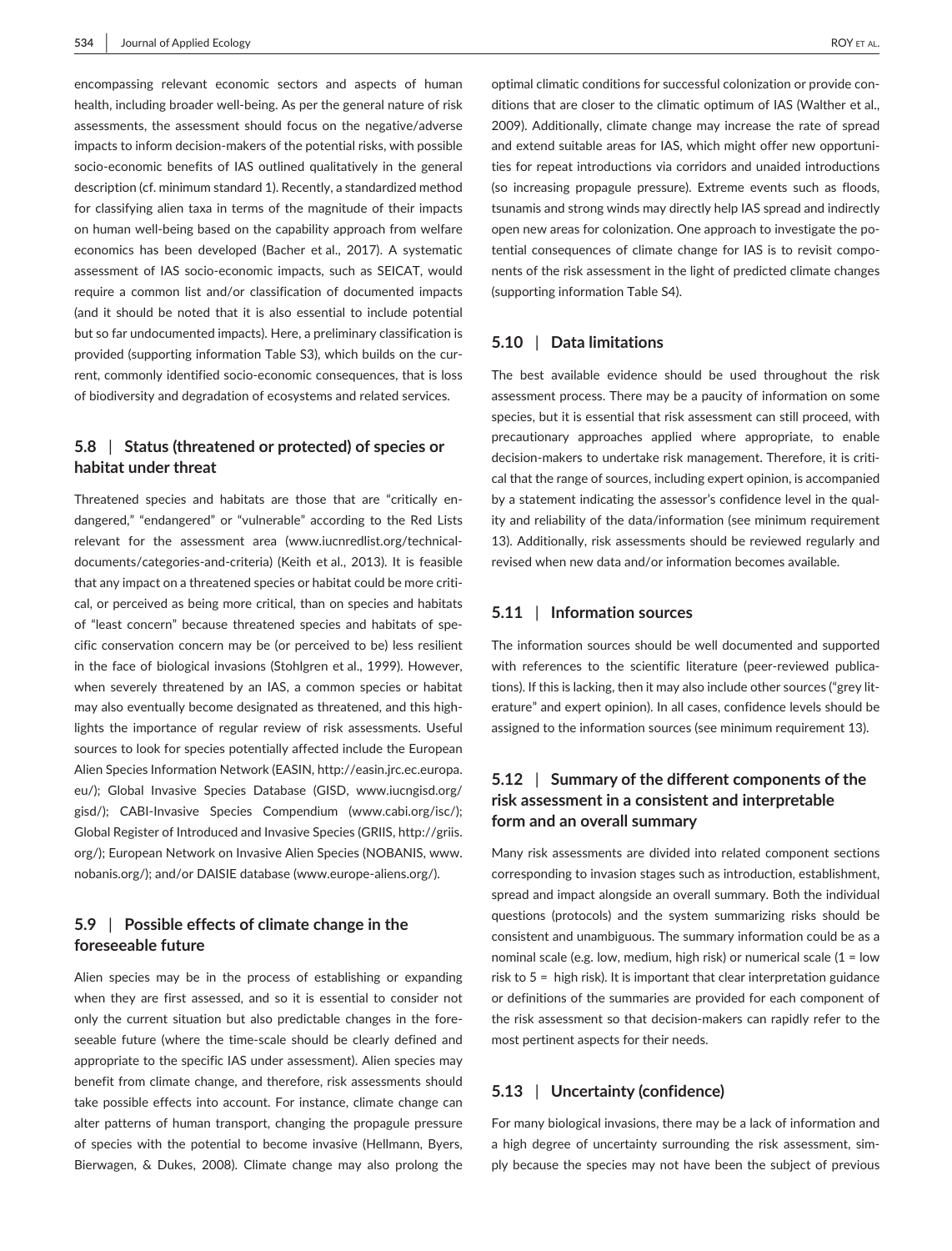study, and this may be both for the species' native and introduced ranges. Alternatively, there may be information available, but the assessor may still have a level of uncertainty with respect to the interpretation of the information into a response to a risk assessment question. Therefore, it is essential that the answers provided within risk assessments are accompanied by an uncertainty ranking (e.g. certainty or confidence level) from the assessor (Baker et al., 2008). The Intergovernmental Panel on Climate Change (Mastrandrea, Heller, Root, & Schneider, 2010) provides a framework for a consistent approach to the treatment of uncertainties whereby confidence is considered as a function of evidence and agreement. Evidence relates to the type, amount, quality and consistency of the data (D'hondt et al., 2015).

## **5.14** | **Quality assurance**

It is important that the quality of the risk assessment is assured. There are many possible approaches to quality assurance, from peer review after the risk assessment has been conducted through to the involvement of a panel of experts invited to review the risk assessment in a collaborative manner to ensure that it is "fit for purpose" (Mumford et al., 2010). Eliciting multiple expert opinions and their associated confidence levels provides the possibility of deriving the degree of agreement between experts (Vanderhoeven et al., 2017).

It is important to note that while all the minimum standards are relevant for risk assessments, covering pre-invasion and post-invasion processes, while most but not all are also relevant to impact assessments. Specifically, the minimum standards that include assessment or description of entry (namely 2. Likelihood of invasion; 3. Distribution, spread and impacts; 4. Assessment of introduction pathways; Figure 1) would not be comprehensively considered within an impact assessment.

## **6** | **CONCLUSIONS AND RECOMMENDATIONS**

It is essential that risk assessments are repeatable, reliable and robust if they are to underpin IAS policy and decision-making. The minimum standards described here were developed within the context of the EU Regulation on IAS but have applicability to risk assessments worldwide. The 14 minimum standards provide a checklist against which a risk assessment scheme can be evaluated within the context of the process of invasion and management approaches (Figure 1). However, the process of deriving the minimum standards revealed gaps in the scope of risk (and impact) assessments (Table 1) and the knowledge required for completing them. This was most notable in relation to the assessment of impacts on ecosystem services, socio-economic activities and the likely impact that future, predicted changes in climate could have on the species under assessment. However, we suggest checklists for ensuring a structured approach to these broad themes with regard to the threat posed by the species under assessment. Our study provides a starting point for the inclusion of these relevant

perspectives within risk assessments, but further interdisciplinary work is required to inform a more robust risk assessment framework. It is anticipated that such frameworks will emerge over the next few years, and SEICAT (Bacher et al., 2017) is an encouraging development in this regard.

Of the 29 risk assessment protocols reviewed, three were considered to be nearly compliant: GB Non-Native Risk Assessment, EPPO Pest Risk Assessment and Harmonia<sup>+</sup>, but even these required modifications to meet fully the minimum standards. Indeed, all three of these risk assessment protocols have by now been enhanced to meet the minimum standards—demonstrating the utility of this approach. Furthermore, at least one further protocol, the Aquatic Species-Invasiveness Screening Kit (AS-ISK) has ensured consistency with the minimum standards (Copp et al., 2016). An additional component was included to provide background information on the species alongside questions on potential socio-economic impacts and those on ecosystem services. Furthermore, additional six questions were added to enable the assessor to consider how forecasted changes in climate are likely to influence the risks of introduction, establishment, dispersal and impact of a species (Copp et al., 2016).

Lack of empirical evidence is perhaps the greatest constraint to ensuring risk assessment is sufficiently reliable; however, expert opinion can provide complementary information. Additionally, there are a number of impact assessment schemes that do not comply because they do not consider the introduction phase of the invasion process but still have utility in providing structured frameworks to inform the content on impacts within a full risk assessment.

There is a clear need to develop harmonized approaches to ensure effective risk assessment of alien species to provide an evidence base for informing decision-making and so ultimately conservation action. Although information gaps and lags in provision of empirical evidence for assessing IAS as they arrive within a new region are inevitable, it is essential that the process of assessing the threat posed by an alien species is transparent and robust. Furthermore, communication and information exchange are essential for enabling a global response to IAS and as such the minimum standards described here provide an acceptable and practical check list which would achieve the aspired outcome.

#### **ACKNOWLEDGEMENTS**

The authors are grateful to the European Commission for funding this study. This consensus process led to the development of a framework for the establishment of minimum standards for assessing alien species to identify "IAS of European Union concern." This ensures that risk assessments undertaken on alien species are compliant with the Regulation and thus take into consideration relevant requirements, for example those of the WTO, whilst ensuring applicability to contexts beyond the Regulation. Particular thanks go to Valentino Bastino and Myriam Dumortier for their invaluable support and guidance throughout. Many of the authors benefitted enormously from networking through the COST Action TD1209 ALIEN Challenge. HER would like to thank the GB Non-Native Species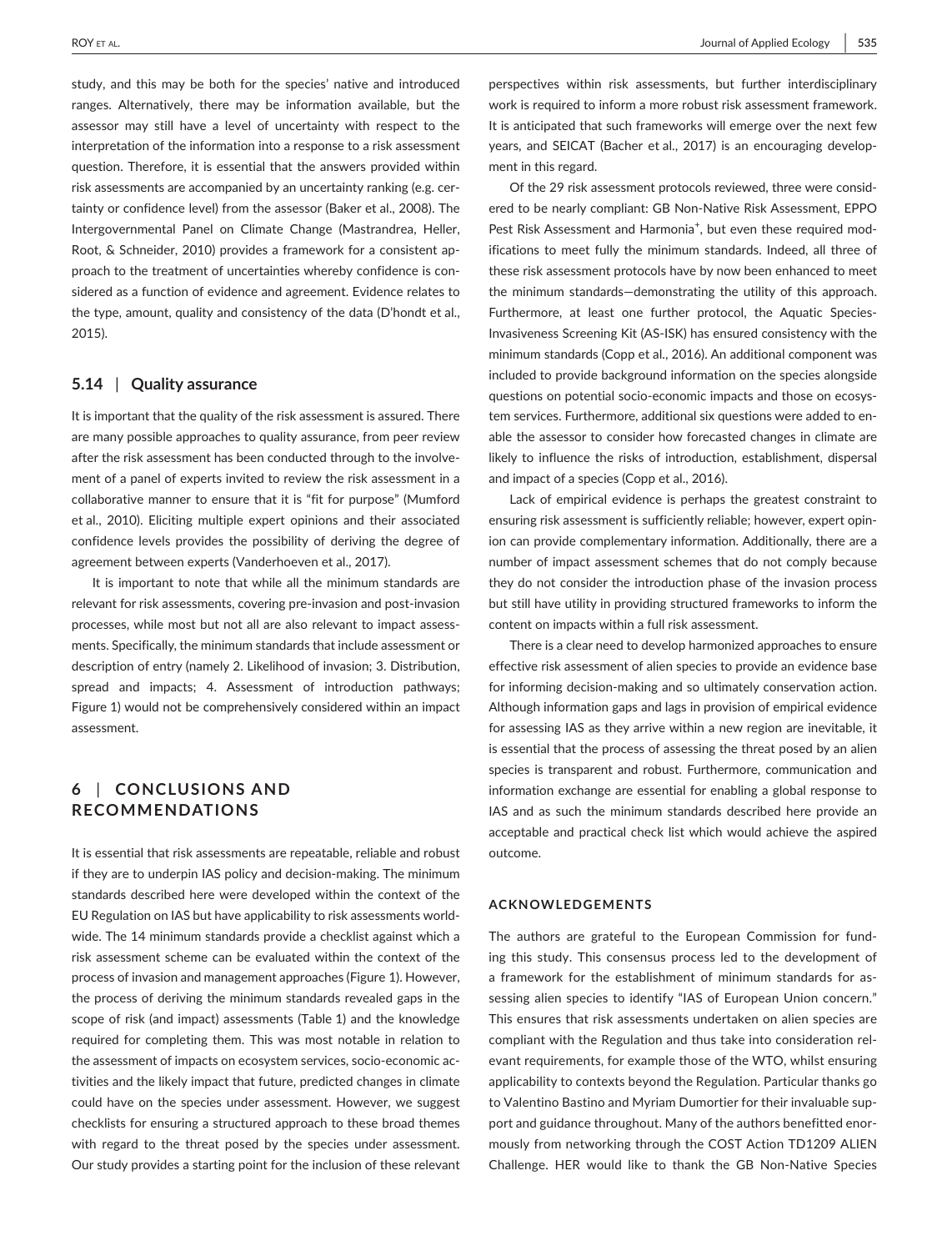Secretariat and the Department of Environment, Food and Rural Affairs for support of wider work on non-native species through the GB Non-Native Species Information Portal. HER additionally acknowledges the Natural Environment Research Council for support through National Capability funding C6420. JP was partly supported by The Czech Academy of Sciences (no. RVO 67985939) and project 17-1902S (GACR). Participation by GHC was thanks to support from the UK Department of Environment, Food and Rural Affairs. The authors would also like to gratefully acknowledge the many other experts who contributed to the study, in particular through the workshop and the contribution of case studies (Sandro Bertolino, Tim Blackburn, John Gurnell, Peter Lurz, Adriano Martinoli, Dan Minchin, Sergej Olenin, Hanno Sandvik, Luc Wauters). We very much appreciate the thoughtful comments and suggestions from the editor and anonymous reviewers of this manuscript.

#### **AUTHORS' CONTRIBUTIONS**

H.E.R., W.R., R.S., A.S. and F.E. developed the ideas following European Commission tender specification. H.E.R., B.G., P.G., W.R., R.S., A.S. and F.E. designed the approach, implemented and coordinated the methods for information gathering including the workshop and led the writing of the manuscript. All authors contributed to the consensus approach as experts and critically reviewed the drafts giving final approval for publication.

#### **DATA ACCESSIBILITY**

No primary data were generated through this study. The summary of attributes (including the name of the method, study type (original or further development of an existing method), geographic and taxonomic scope to which the method has been applied, total number of questions, types of question, output and associated reference) of selected risk assessments, and associated information is provided within Supporting Information Table S1.

#### **ORCID**

*Helen E. Roy* <http://orcid.org/0000-0001-6050-679X> *Sven Bache[r](http://orcid.org/0000-0001-5147-7165)* <http://orcid.org/0000-0001-5147-7165> *Wolfgang Nentwig* <http://orcid.org/0000-0001-9682-8483>

#### **REFERENCES**

- Bacher, S., Blackburn, T. M., Essl, F., Genovesi, P., Heikkilä, J., Jeschke, J. M., … Kumschick, S. (2017). Socio-economic impact classification of alien taxa (SEICAT). *Methods in Ecology and Evolution*, 1–10. [https://doi.](https://doi.org/10.1111/2041-210X.12844) [org/10.1111/2041-210X.12844](https://doi.org/10.1111/2041-210X.12844)
- Baker, R., Black, R., Copp, G. H., Haysom, K. A., Hulme, P. E., Thomas, M. B., … Ward, N. L. (2008). The UK risk assessment scheme for all non-native species. *Biological Invasions – from Ecology to Conservation* (eds W. Rabitsch, F. Essl & F. Klingenstein), pp. 46-57. Neobiota.
- Bellard, C., Cassey, P., & Blackburn, T. M. (2016). Alien species as a driver of recent extinctions. *Biology Letters*, *12*, 20150623. [https://doi.](https://doi.org/10.1098/rsbl.2015.0623) [org/10.1098/rsbl.2015.0623](https://doi.org/10.1098/rsbl.2015.0623)
- Beninde, J., Fischer, M. L., Hochkirch, A., & Zink, A. (2015). Ambitious advances of the European Union in the legislation of invasive alien species. *Conservation Letters*, *8*, 199–205. [https://doi.org/10.1111/](https://doi.org/10.1111/conl.12150) [conl.12150](https://doi.org/10.1111/conl.12150)
- Benke, K. K., Steel, J. L., & Weiss, J. E. (2011). Risk assessment models for invasive species: Uncertainty in rankings from multi-criteria analysis. *Biological Invasions*, *13*, 239–253. [https://doi.org/10.1007/](https://doi.org/10.1007/s10530-010-9804-x) [s10530-010-9804-x](https://doi.org/10.1007/s10530-010-9804-x)
- Biosecurity New Zealand. (2006). *Risk analysis procedures, version 1*. New Zealand: Biosecurity New Zealand.
- Blackburn, T. M., Essl, F., Evans, T., Hulme, P. E., Jeschke, J. M., & Kühn, I., … Bacher, S. (2014). A unified classification of alien species based on the magnitude of their environmental impacts. *PLOS Biology*, *12*, e1001850. <https://doi.org/101371/>journalpbio1001850
- Bomford, M. (2006). *Risk assessment for the establishment of exotic vertebrates in Australia: Recalibration and refinement of models*. Canberra: Bureau of Rural Sciences.
- Bomford, M., & Glover, J. (2004). *Risk assessment model for the import and keeping of exotic freshwater and estuarine finfish*. Canberra: Bureau of Rural Sciences.
- Bomford, M., Kraus, F., Braysher, M., Walter, L., & Brown, L. (2005). *Risk assessment model for the import and keeping of exotic reptiles and amphibians*. Canberra: Department of Environment and Heritage, Bureau of Rural Sciences.
- Bomford, M. (2008). *Risk assessment models for establishment of exotic vertebrates in Australia and New Zealand*. Canberra: Invasive Animals Cooperative Research Centre.
- Branquart, E. (2009). *Guidelines for environmental impact assessment and list classification of non-native organisms in Belgium: version 2.6*. Bruxelles: Belgian Forum on Invasive Species.
- Brunel, S., Branquart, E., Fried, G., van Valkenburg, Y., Brundu, G., Starfinger, U., … Baker, R. (2010). The EPPO prioritization process for invasive alien plants. *Bulletin OEPP⁄EPPO Bulletin*, *40*, 407–422. [https://doi.](https://doi.org/10.1111/j.1365-2338.2010.02423.x) [org/10.1111/j.1365-2338.2010.02423.x](https://doi.org/10.1111/j.1365-2338.2010.02423.x)
- CBD. (2014). Pathways of introduction of invasive species, their prioritization and management. Note by the Executive Secretary. 18th Meeting of the Subsidiary Body on Scientific, Technical and Technological Advice (SBSTTA) – Montreal, 23–28 June 2014. [www.cbd.int/doc/](www.cbd.int/doc/meetings/sbstta/sbstta-18/official/sbstta-18-09-add1-en.pdf.﻿) [meetings/sbstta/sbstta-18/official/sbstta-18-09-add1-en.pdf.](www.cbd.int/doc/meetings/sbstta/sbstta-18/official/sbstta-18-09-add1-en.pdf.﻿) Viewed 9 February 2017.
- CEC (2009). *Trinational risk assessment guidelines for aquatic alien invasive species*. Montréal: Commission for Environmental Cooperation.
- Copp, G. H., Garthwaite, R., & Gozlan, R. E. (2005). *Risk identification and assessment of non-native freshwater fishes: concepts and perspectives on protocols for the UK*, 32pp. Cefas Science Technical Report No 129. Lowestoft: Cefas.
- Copp, G. H., Vilizzi, L., Mumford, J., Fenwick, G. V., Godard, M. J., & Gozlan, R. E. (2009). Calibration of FISK, an invasive-ness screening tool for non-native freshwater fishes. *Risk Analysis*, *29*, 457–467.
- Copp, G. H., Britton, J. R., Jeney, G., Joly, J.-P., Gherardi, F., Gollasch, S., & … Thrush, M. (2008). *Risk assessment protocols and decision making tools for use of alien species in aquaculture and stock enhancement*, 84pp. Report to the European Commission, Project no.: 044142 (IMPASSE – Environmental impacts of alien species in aquaculture) for Coordination Action Priority FP6 2005-SSP-5A, Brussels, Sustainable Management of Europe's Natural Resources. Retrieved from: [http://www.cefas.defra.](http://www.cefas.defra.gov.uk/media/437410/impasse_44142_d3-2.pdf) [gov.uk/media/437410/impasse\\_44142\\_d3-2.pdf](http://www.cefas.defra.gov.uk/media/437410/impasse_44142_d3-2.pdf)
- Copp, G. H., Vilizzi, L., Tidbury, H., Stebbing, P. D., Trakan, A. S., Miossec, L., & Goulletquer, P. (2016). Development of a generic decision-support tool for identifying potentially invasive aquatic taxa: AS-ISK. *Management of Biological Invasions*, *7*, 343–350. <https://doi.org/10.3391/mbi>
- D'hondt, B., Vanderhoeven, S., Roelandt, S., Mayer, F., Versteirt, V., Adriaens, T., ... Branquart, E. (2015). Harmonia<sup>+</sup> and Pandora<sub>+</sub>: Risk screening tools for potentially invasive plants, animals and their pathogens. *Biological Invasions*, *17*, 1869–1883. [https://doi.org/10.1007/](https://doi.org/10.1007/s10530-015-0843-1) [s10530-015-0843-1](https://doi.org/10.1007/s10530-015-0843-1)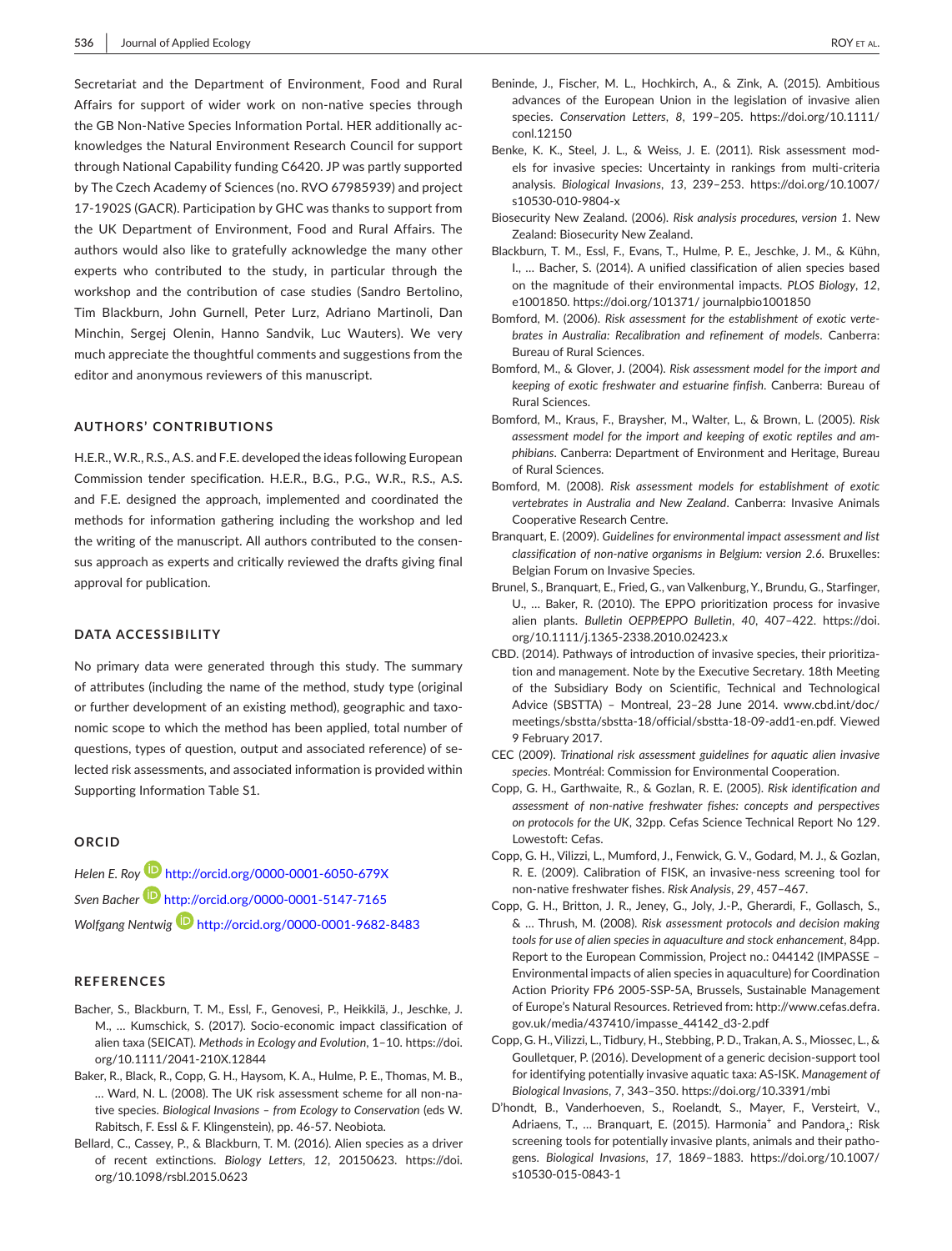- Early, R., Bradley, B. A., Dukes, J. S., Lawler, J. J., Olden, J. D., Blumenthal, D. M., … Miller, L. P. (2016). Global threats from invasive alien species in the twenty-first century and national response capacities. *Nature Communications*, *7*, 12485.
- EFSA Panel on Plant Health. (2011). Guidance on the environmental risk assessment of plant pests. *EFSA Journal*, *9*, 2460. [https://doi.](https://doi.org/10.2903/j.efsa.2011.2460) [org/10.2903/j.efsa.2011.2460.](https://doi.org/10.2903/j.efsa.2011.2460)
- EPPO (2011) Guidelines on Pest Risk Analysis: Decision support scheme for quarantine pests. European and Mediterranean Plant Protection Organization. Retrieved from [http://archives.eppo.int/EPPOStandards/](http://archives.eppo.int/EPPOStandards/PM5_PRA/PRA_scheme_2011.pdf) [PM5\\_PRA/PRA\\_scheme\\_2011.pdf](http://archives.eppo.int/EPPOStandards/PM5_PRA/PRA_scheme_2011.pdf)
- Essl, F., Nehring, S., Klingenstein, F., Milasowszky, N., Nowack, C., & Rabitsch, W. (2011). Review of risk assessment systems of IAS in Europe and introducing the German-Austrian Black List Information System (GABLIS). *Journal for Nature Conservation*, *19*, 339–350. [https://](https://doi.org/10.1016/j.jnc.2011.08.005) [doi.org/10.1016/j.jnc.2011.08.005](https://doi.org/10.1016/j.jnc.2011.08.005)
- European Union. (2014). Regulation (EU) No 1143/2014 of the European Parliament and of the Council of 22 October 2014 on the prevention and management of the introduction and spread of invasive alien species. *Official Journal of the European Union*, *57*, 35.
- Gallardo, B., Zieritz, A., Adriaens, T., Bellard, C., Boets, P., Britton, J. R., … Aldridge, D. C. (2016). Trans-national horizon scanning for invasive non-native species: A case study in western Europe. *Biological Invasions*, *18*, 17–30. <https://doi.org/10.1007/s10530-015-0986-0>
- Gederaas, L., Moen, T. L., Skjelseth, S., & Hansen, L.-K. (2013). *Alien species in Norway: with the Norwegian Black List 2012*. Trondheim: Artsdatabanken.
- Genovesi, P., Carboneras, C., Vilà, M., & Walton, P. (2015). EU adopts innovative legislation on invasive species: A step towards a global response to biological invasions? *Biological Invasions*, *17*, 1307–1311. [https://doi.](https://doi.org/10.1007/s10530-014-0817-8) [org/10.1007/s10530-014-0817-8](https://doi.org/10.1007/s10530-014-0817-8)
- Genovesi, P., Scalera, R., Brunel, S., Roy, D., & Solarz, W. (2010). Towards an early warning and information system for invasive alien species (IAS) threatening biodiversity in Europe. EEA technical report EEA. 5/2010: 52.
- Heikkilä, J. (2011). A review of risk prioritisation schemes of pathogens, pests and weeds: Principles and practices. *Agricultural and Food Science*, *20*, 15.<https://doi.org/10.2137/145960611795163088>
- Hellmann, J. J., Byers, J. E., Bierwagen, B. G., & Dukes, J. S. (2008). Five potential consequences of climate change for invasive species. *Conservation Biology*, *22*, 534–543. [https://doi.](https://doi.org/10.1111/j.1523-1739.2008.00951.x) [org/10.1111/j.1523-1739.2008.00951.x](https://doi.org/10.1111/j.1523-1739.2008.00951.x)
- Keith, D. A., Rodríguez, J. P., Rodríguez-Clark, K. M., Nicholson, E., Aapala, K., Alonso, A., … Barrow, E. G. (2013). Scientific foundations for an IUCN Red List of Ecosystems. *PLoS ONE*, *8*, e62111. [https://doi.org/10.1371/](https://doi.org/10.1371/journal.pone.0062111) [journal.pone.0062111](https://doi.org/10.1371/journal.pone.0062111)
- Kelly, J., O'Flynn, C., & Maguire, C. (2013). Risk analysis and prioritisation for invasive and non-native species in Ireland and Northern Ireland. Northern Ireland Environment Agency and National Parks and Wildlife Service.
- Kolar, C. S., & Lodge, D. M. (2002). Ecological predictions and risk assessment for alien fishes in North America. *Science*, *298*, 1233–1236.
- Kulhanek, S. A., Ricciardi, A., & Leung, B. (2011). Is invasion history a useful tool for predicting the impacts of the world's worst aquatic invasive species? *Ecological Applications*, *21*, 189–202. [https://doi.](https://doi.org/10.1890/09-1452.1) [org/10.1890/09-1452.1](https://doi.org/10.1890/09-1452.1)
- Kumschick, S., Bacher, S., Dawson, W., Heikkilä, J., Sendek, A., Pluess, T., … Kühn, I. (2012). A conceptual framework for prioritization of invasive alien species for management according to their impact. *NeoBiota*, *15*, 69–100.
- Kumschick, S., & Nentwig, W. (2010). Some alien birds have as severe an impact as the most effectual alien mammals in Europe. *Biological Conservation*, *143*, 2757–2762.
- Leung, B., Roura-Pascual, N., Bacher, S., Heikkilä, J., Brotons, L., Burgman, M. A., … Vilà, M. (2012). TEASIng apart alien species risk assessments: A

framework for best practices. *Ecology Letters*, *15*, 1475–1493. [https://](https://doi.org/10.1111/ele.12003) [doi.org/10.1111/ele.12003](https://doi.org/10.1111/ele.12003)

- Mastrandrea, M., Heller, N., Root, T., & Schneider, S. (2010). Bridging the gap: Linking climate-impacts research with adaptation planning and management. *Climatic Change*, *100*, 87–101. [https://doi.org/10.1007/](https://doi.org/10.1007/s10584-010-9827-4) [s10584-010-9827-4](https://doi.org/10.1007/s10584-010-9827-4)
- McGeoch, M. A., Genovesi, P., Bellingham, P. J., Costello, M. J., McGrannachan, C., & Sheppard, A. (2016). Prioritizing species, pathways, and sites to achieve conservation targets for biological invasion. *Biological Invasions*, *18*, 299–314. [https://doi.org/10.1007/](https://doi.org/10.1007/s10530-015-1013-1) [s10530-015-1013-1](https://doi.org/10.1007/s10530-015-1013-1)
- Mumford, J. D., Booy, O., Baker, R. H. A., Rees, M., Copp, G. H., Black, K., … Hartley, M. (2010). Invasive non-native species risk assessment in Great Britain. *Aspects of Applied Biology*, *104*, 49–54.
- Nentwig, W., Kühnel, E., & Bacher, S. (2010). A generic impact-scoring system applied to alien mammals in Europe. *Conservation Biology*, *24*, 302–311.
- Olenin, S., Minchin, D., & Daunys, D. (2007). Assessment of biopollution in aquatic ecosystems. *Marine Pollution Bulletin*, *55*, 379–394.
- Ou, J., Lu, C., & O'Toole, D. K. (2008). A risk assessment system for alien plant bio-invasion in Xiamen, China. *Journal of Environmental Sciences*, *20*, 989–997.
- Parker, C., Caton, B. P., & Fowler, L. (2007). Ranking nonindigenous weed species by their potential to invade the United States. *Weed Science*, *55*, 386–397.
- Pergl, J., Sádlo, J., Petrusek, A., Laštůvka, Z., Musil, J., Perglová, I., … Vohralík, V. (2016). Black, Grey and Watch Lists of alien species in the Czech Republic based on environmental impacts and management strategy. *NeoBiota*, *28*, 1. <https://doi.org/10.3897/neobiota.28.4824>
- Pheloung, P. C. (2001). Weed risk assessment for plant introductions to Australia. In R. H. Groves, F. D. Panetta, & J. G. Virtue (Eds.), *Weed risk assessment* (pp. 83–92). Collingwood, Australia: CSIRO Publishing.
- Roy, H. E., Schonrogge, K., Dean, H., Peyton, J., Branquart, E., Vanderhoeven, S., … Stewart, A. (2014). Invasive alien species – framework for the identification of invasive alien species of EU concern (ENV.B.2/ ETU/2013/0026). European Commission, Brussels.
- Sandvik, H., Sæther, B. E., Holmern, T., Tufto, J., Engen, S., & Roy, H. E. (2013). Generic ecological impact assessments of alien species in Norway: a semi-quantitative set of criteria. *Biodiversity and Conservation*, *22*, 37–62.
- Seebens, H., Blackburn, T. M., Dyer, E. E., Genovesi, P., Hulme, P. E., Jeschke, J. M., … Essl, F. (2017). No saturation in the accumulation of alien species worldwide. *Nature Communications*, *8*, 14435. [https://doi.](https://doi.org/10.1038/ncomms14435) [org/10.1038/ncomms14435](https://doi.org/10.1038/ncomms14435)
- Shine, C., Kettunen, M., Genovesi, P., Essl, F., Gollasch, S., Rabitsch, W., … ten Brink, P. (2010). *Assessment to support continued development of the EU Strategy to combat invasive alien species*. Final Report for the European Commission. Institute for European Environmental Policy (IEEP), Brussels.
- Stohlgren, T. J., Binkley, D., Chong, G. W., Kalkhan, M. A., Schell, L. D., Bull, K. A., … Son, Y. (1999). Exotic plant species invade hot spots of native plant diversity. *Ecological Monographs*, *69*, 25–46. [https://doi.org/10.18](https://doi.org/10.1890/0012-9615(1999)069[0025:EPSIHS]2.0.CO;2) [90/0012-9615\(1999\)069\[0025:EPSIHS\]2.0.CO;2](https://doi.org/10.1890/0012-9615(1999)069[0025:EPSIHS]2.0.CO;2)
- Sutherland, W. J., Fleishman, E., Mascia, M. B., Pretty, J., & Rudd, M. A. (2011). Methods for collaboratively identifying research priorities and emerging issues in science and policy. *Methods in Ecology and Evolution*, *2*, 238–247. <https://doi.org/10.1111/j.2041-210X.2010.00083.x>
- Tittensor, D. P., Walpole, M., Hill, S. L., Boyce, D. G., Britten, G. L., Burgess, N. D., … Alkemade, R. (2014). A mid-term analysis of progress toward international biodiversity targets. *Science*, *346*, 241–244. [https://doi.](https://doi.org/10.1126/science.1257484) [org/10.1126/science.1257484](https://doi.org/10.1126/science.1257484)
- Tollington, S., Turbé, A., Rabitsch, W., Groombridge, J. J., Scalera, R., Essl, F., & Shwartz, A. (2015). Making the EU legislation on invasive species a conservation success. *Conservation Letters*, *10*, 112–120.
- Tricarico, E., Vilizzi, L., Gherardi, F., & Copp, G. H. (2010). Calibration of FI-ISK, an invasiveness screening tool for nonnative freshwater invertebrates. *Risk Analysis*, *30*, 285–292.